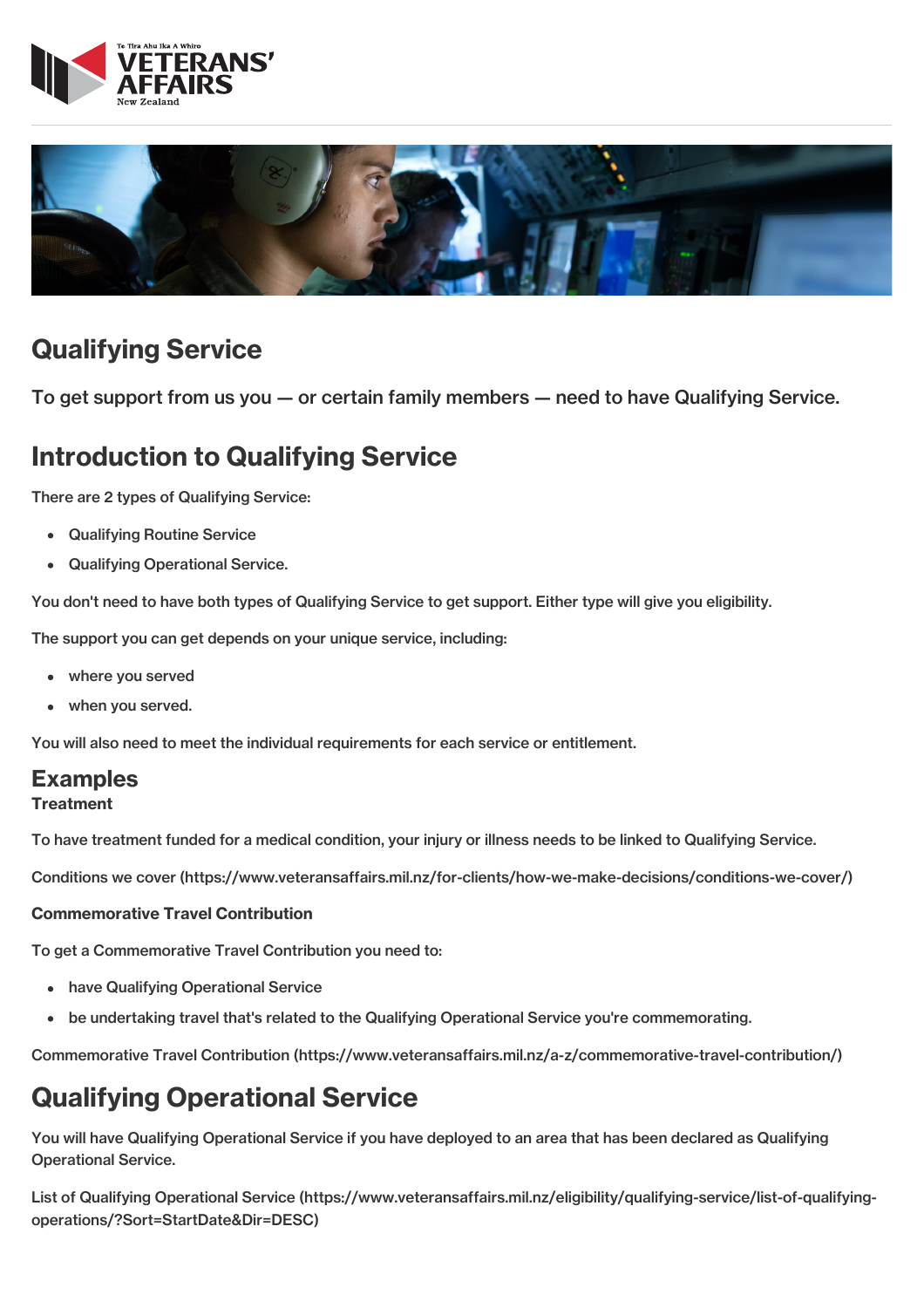## Check your eligibility

The easiest way to understand the support you can get is to check your eligibility online. It only takes a few minutes.

Check your eligibility now [\(https://www.veteransaffairs.mil.nz/eligibility/check-your-eligibility/\)](http://veteransaffairs.mil.nz/eligibility/check-your-eligibility/)

## How Qualifying Operational Service is determined

An operation is determined "eligible" based on its assessed threat level.

- 1. After the decision to deploy has been made, the Chief of Defence Force must give a report to the Minister for Veterans as soon as possible. This report assesses the operational and environmental threats to deployed personnel. Deployments that have already ended can also be reviewed.
- 2. The Minister for Veterans decides if there is a significant risk of harm to deployed personnel.
- 3. The Minister for Veterans declares the operation as Qualifying Operational Service if it meets the threat threshold. This declaration is published on the Veterans' Affairs website.

 $\overline{c}$ 

Full process of declaring an operation as qualifying as per the Veterans' Support Act 2014 [\(http://www.legislation.govt.nz/act/public/2014/0056/latest/DLM5537933.html?](http://www.legislation.govt.nz/act/public/2014/0056/latest/DLM5537933.html?search=sw_096be8ed81615b8b_qualifying+operation_25_se&p=1#DLM5537933) search=sw\_096be8ed81615b8b\_qualifying+operation\_25\_se&p=1#DLM5537933)

### If you don't have Qualifying Operational Service

If you don't have Qualifying Operational Service — and didn't serve before 1 April 1974 — you are likely not be eligible for support from us.

There is a chance that you have deployed on an operation that has yet to be declared as Qualifying Operational Service. Sign up for our newsletter to stay up to date with our work and find out when operations are declared as Qualifying Operational Service.

Sign up for our newsletter [\(https://www.veteransaffairs.mil.nz/news-events/sign-up-to-our-newsletter/\)](http://veteransaffairs.mil.nz/news-events/sign-up-to-our-newsletter/)

If you served before 1 April 1974 — regardless of where — you will have Qualifying Routine Service.

If you have a work-related injury or illness you may be able to get support from ACC.

ACC website [\(https://www.acc.co.nz/\)](https://www.acc.co.nz/)

## Qualifying Routine Service

You will have Qualifying Routine Service if you served in the NZ Armed Forces before 1 April 1974 — either in New Zealand or overseas.

Qualifying Routine Service recognises that before 1 April 1974 service members were not covered for work-related injuries or illnesses. Because of this, we provide support to all those that served in the NZ Armed Forces during this time.

Qualifying Routine Service stopped on 1 April 1974 with the introduction of ACC. Since that date, ACC provides support for all New Zealanders who suffer work-related injuries or illnesses. This coverage extends to members of the NZ Defence Force or NZ Armed Forces.

### In this section

List of Qualifying Operational Service (https://www.veteransaffairs.mil.nz/eligibility/qualifying-service/list-of-qualifying-operations/?Sor